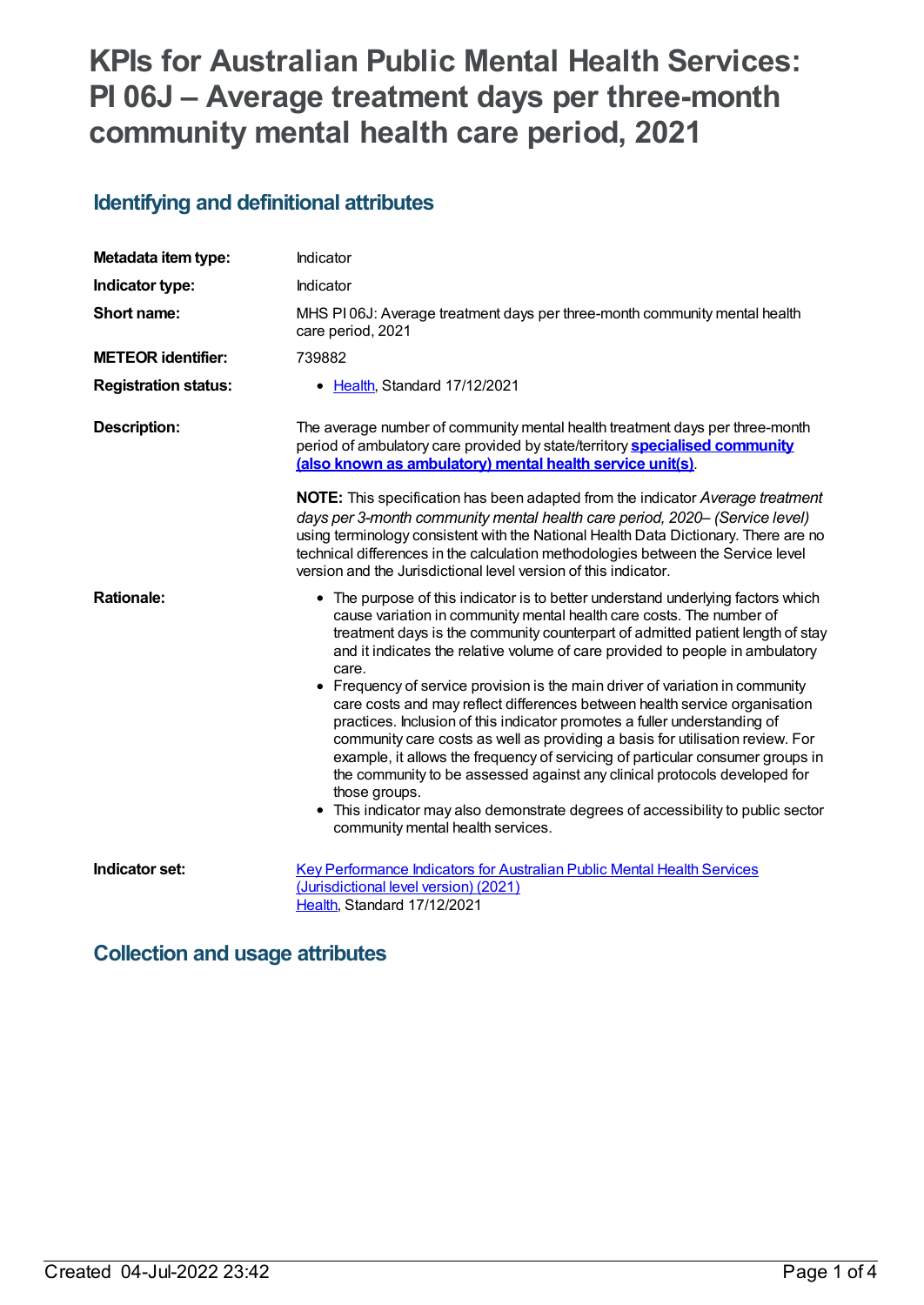| <b>Computation description:</b> | Coverage/Scope:                                                                                                                                                                                                                                                                                                                                                                                                                                                                    |
|---------------------------------|------------------------------------------------------------------------------------------------------------------------------------------------------------------------------------------------------------------------------------------------------------------------------------------------------------------------------------------------------------------------------------------------------------------------------------------------------------------------------------|
|                                 | State/territory specialised community mental health service unit(s) in scope for<br>reporting as defined by the Community mental health care National minimum data<br>set (NMDS).                                                                                                                                                                                                                                                                                                  |
|                                 | All community mental health care service activity (treatment days and statistical<br>episodes) associated with non-uniquely identified consumers is excluded.                                                                                                                                                                                                                                                                                                                      |
|                                 | Methodology:                                                                                                                                                                                                                                                                                                                                                                                                                                                                       |
|                                 | • Reference period for 2021 performance reporting: 2019-20<br>• For the purposes of this measure, community mental health care statistical<br>episodes consist of the following fixed three-monthly periods; January-March,<br>April-June, July-September, and October-December.                                                                                                                                                                                                   |
| <b>Computation:</b>             | Numerator + Denominator                                                                                                                                                                                                                                                                                                                                                                                                                                                            |
| <b>Numerator:</b>               | Number of community mental health care treatment days provided by<br>state/territory ambulatory mental health services within the reference period.                                                                                                                                                                                                                                                                                                                                |
| <b>Numerator data elements:</b> | Data Element / Data Set-                                                                                                                                                                                                                                                                                                                                                                                                                                                           |
|                                 | Data Element                                                                                                                                                                                                                                                                                                                                                                                                                                                                       |
|                                 | Specialised mental health service-number of ambulatory treatment days                                                                                                                                                                                                                                                                                                                                                                                                              |
|                                 | <b>NMDS/DSS</b>                                                                                                                                                                                                                                                                                                                                                                                                                                                                    |
|                                 | (derived from) Community mental health care NMDS 2019-20                                                                                                                                                                                                                                                                                                                                                                                                                           |
|                                 | Data Element / Data Set-                                                                                                                                                                                                                                                                                                                                                                                                                                                           |
|                                 | Person-unique identifier used indicator, yes/no code N                                                                                                                                                                                                                                                                                                                                                                                                                             |
|                                 | NMDS / DSS                                                                                                                                                                                                                                                                                                                                                                                                                                                                         |
|                                 | Community mental health care NMDS 2019-20                                                                                                                                                                                                                                                                                                                                                                                                                                          |
|                                 |                                                                                                                                                                                                                                                                                                                                                                                                                                                                                    |
| Denominator:                    | Number of community mental health care statistical episodes provided by<br>state/territory ambulatory mental health services within the reference period.                                                                                                                                                                                                                                                                                                                          |
| Denominator data                | Data Element / Data Set-                                                                                                                                                                                                                                                                                                                                                                                                                                                           |
| elements:                       | <b>Data Element</b>                                                                                                                                                                                                                                                                                                                                                                                                                                                                |
|                                 | Specialised mental health service—number of statistical episodes treated by<br>ambulatory services                                                                                                                                                                                                                                                                                                                                                                                 |
|                                 | <b>NMDS/DSS</b>                                                                                                                                                                                                                                                                                                                                                                                                                                                                    |
|                                 | (derived from) Community mental health care NMDS 2019-20                                                                                                                                                                                                                                                                                                                                                                                                                           |
|                                 | Guide for use                                                                                                                                                                                                                                                                                                                                                                                                                                                                      |
|                                 | A community mental health care statistical episode is defined as a three-<br>month period of ambulatory care for a uniquely identifiable person where<br>the individual was under 'active care'. Active care is defined as one or more<br>treatment days in the period. Each uniquely identifiable person is counted<br>uniquely at the specialised mental health service organisation level, regardless<br>of the number of teams or community programs involved in his/her care. |
| Disaggregation:                 | Service variables: target population                                                                                                                                                                                                                                                                                                                                                                                                                                               |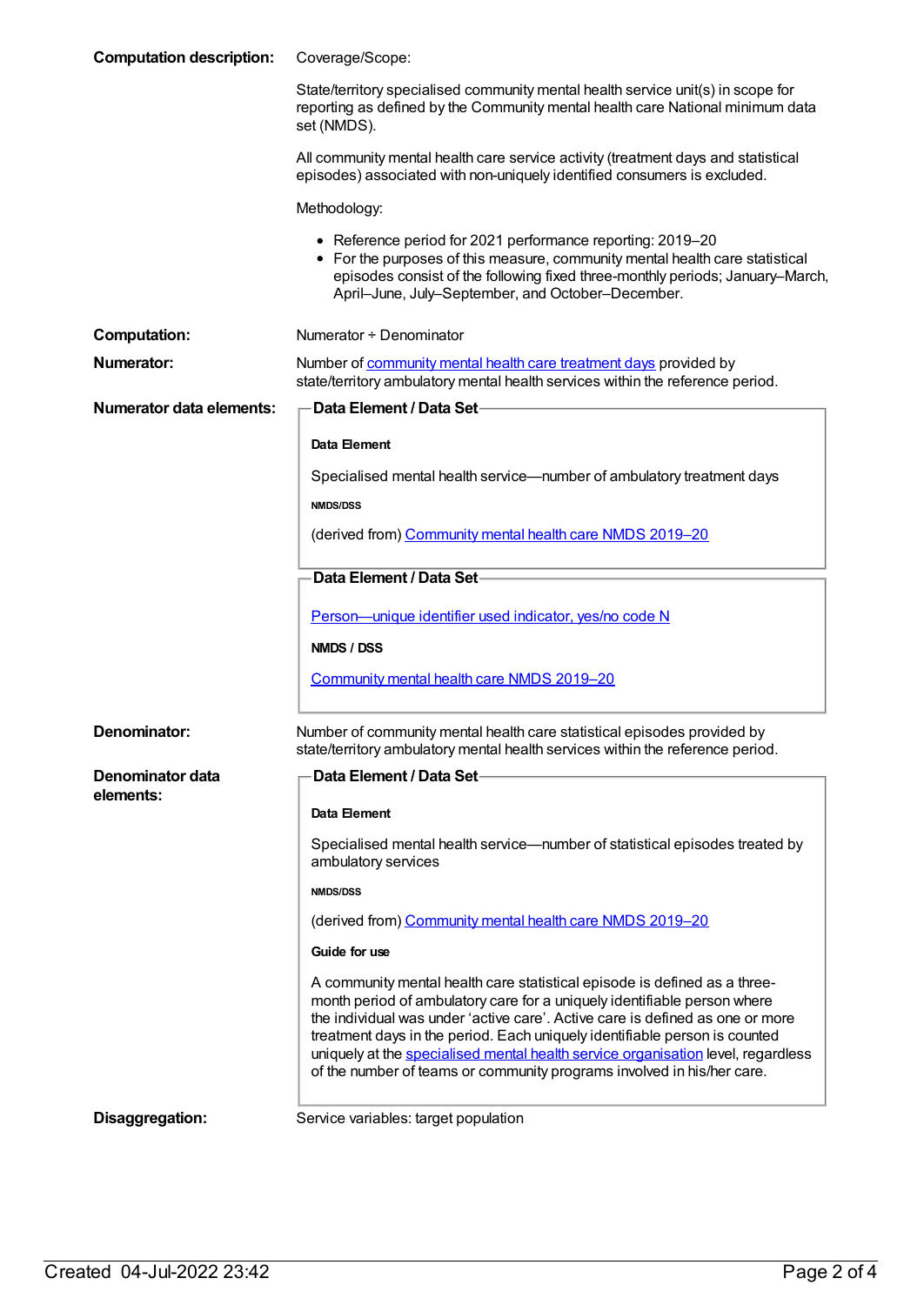| Disaggregation data<br>elements: | <b>Data Element / Data Set-</b>                                                                                                                                                                                    |
|----------------------------------|--------------------------------------------------------------------------------------------------------------------------------------------------------------------------------------------------------------------|
|                                  | Specialised mental health service—target population group, code N                                                                                                                                                  |
|                                  | NMDS / DSS                                                                                                                                                                                                         |
|                                  | <b>Community mental health care NMDS 2019-20</b>                                                                                                                                                                   |
|                                  |                                                                                                                                                                                                                    |
| Comments:                        | For this indicator, 'public sector community mental health services' refers to<br>specialised mental health services, provided as a public service, managed or<br>funded by state or territory health authorities. |

#### **Representational attributes**

| <b>Representation class:</b> | Mean (average)          |
|------------------------------|-------------------------|
| Data type:                   | Real                    |
| Unit of measure:             | Time (e.g. days, hours) |
| Format:                      | N[NN].N                 |
|                              |                         |

#### **Indicator conceptual framework**

| <b>Framework and</b> | <b>Efficiency and sustainability</b> |
|----------------------|--------------------------------------|
| dimensions:          |                                      |

# **Accountability attributes**

| <b>Benchmark:</b>                                  | State/territory level                                                                                                                                                                                                              |
|----------------------------------------------------|------------------------------------------------------------------------------------------------------------------------------------------------------------------------------------------------------------------------------------|
| Further data development /<br>collection required: | Methodology to collect multifaceted levels of service usage, such as intensity and<br>complexity issues and the impact on contact duration, is needed in order to<br>improve cost modelling and efficiency measurement in general. |
|                                                    | Accurate reporting at levels above that of mental health service organisation<br>requires unique state-wide patient identifiers that are not currently available in all<br>jurisdictions.                                          |
|                                                    | The indicator can be accurately constructed using the Community mental health<br>care NMDS.                                                                                                                                        |
| Other issues caveats:                              | Casemix adjustment is needed to interpret variation between organisations to<br>distinguish consumer and provider factors. Longer term a methodology for casemix<br>adjustment is required.                                        |
|                                                    | Further development of national funding models, including episode-based or<br>casemix models, will enable more meaningful measurement than the arbitrary<br>three-month period used in this indicator.                             |

#### **Source and reference attributes**

| <b>Submitting organisation:</b> | Australian Institute of Health and Welfare on behalf of the National Mental Health<br>Performance Subcommittee                                                           |
|---------------------------------|--------------------------------------------------------------------------------------------------------------------------------------------------------------------------|
| Reference documents:            | National Mental Health Performance Subcommittee (NMHPSC) 2013. Key<br>Performance Indicators for Australian Public Mental Health Services, 3rd edn.<br>Canberra: NMHPSC. |

# **Relational attributes**